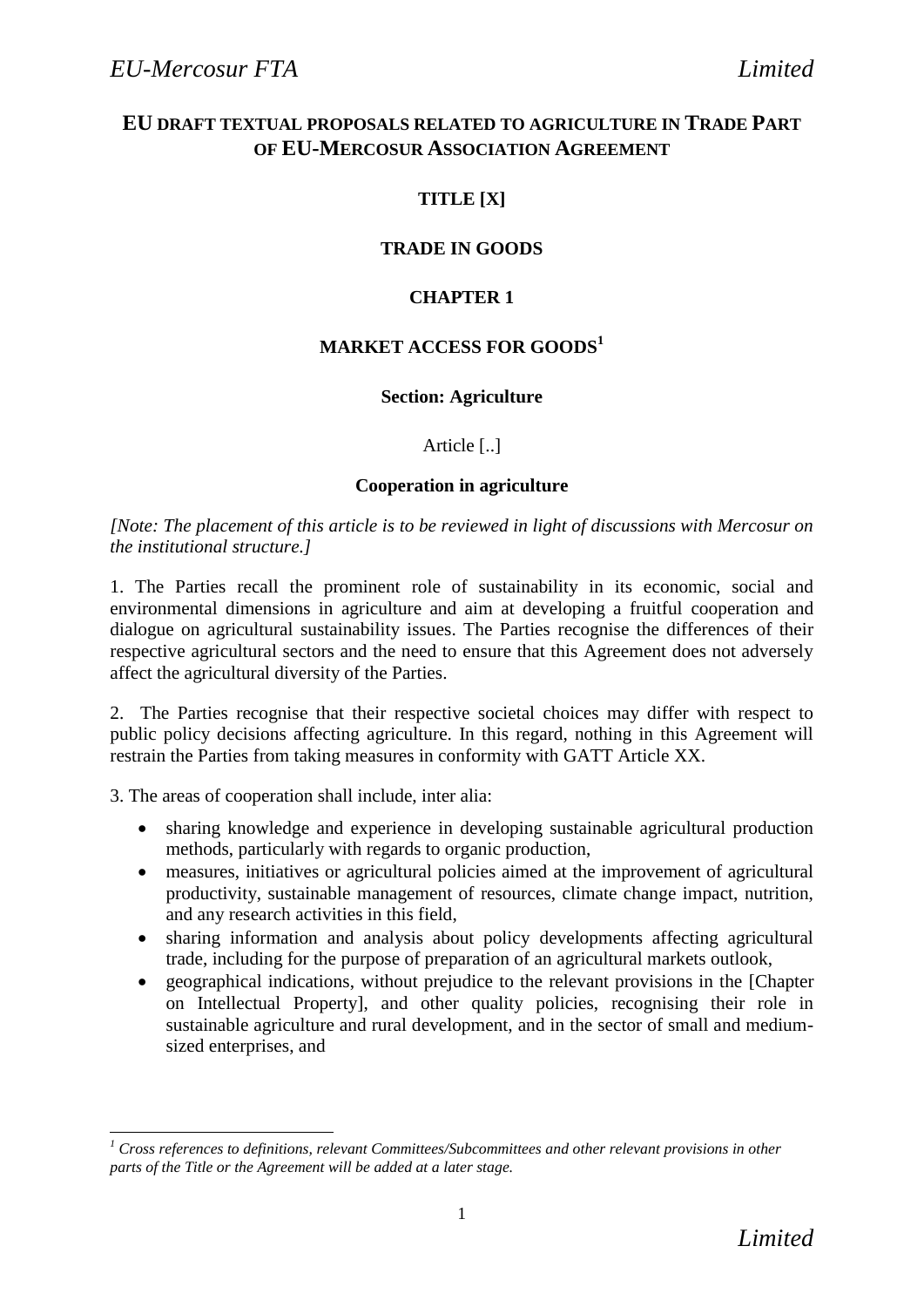l

• collaboration on research and innovation and sharing of best practices to secure viable food production in the face of growing world food demand and at the same time ensure sustainable management of natural resources.

## Article […]

### **Cooperation in Multilateral and Other Fora**

*[Note: The placement of this article is to be reviewed in light of discussions with Mercosur on the institutional structure.]*

1. The Parties shall work together to promote a universal, rules-based, open, nondiscriminatory and equitable multilateral trading system *[SDG 17.10],* advance agriculture negotiations in the WTO and promote any new disciplines facilitating trade, and consider that this Agreement constitutes a significant contribution in that respect.

2. The Parties acknowledge the efforts undertaken in international fora to enhance global food security and nutrition and sustainable agriculture and commit to actively engage in cooperation in those fora with a view to contributing, by 2030, to ending hunger and all forms of malnutrition *[SDG 2.1, 2.2]*.

3. The Parties also recognise that export prohibitions, export restrictions or export taxes may exacerbate volatility, increase prices and have a detrimental effect on critical supplies of agricultural goods to the Parties and to other trading partners. In this respect and in addition to the prohibitions set out in [Article XXX of this Agreement relating to export taxes and export restrictions], the Parties undertake to support the establishment of disciplines through a coordinated approach in the relevant international fora.

4. The Parties also commit to work together towards achievement of Agenda 2030 for Sustainable Development in the agri-food sector, notably sustainable development goals (SDGs) 2, 1, 12, 17 and other relevant SDGs. In particular, they will encourage and promote effective public, public-private and civil society partnerships, building on the experience and resourcing strategies of partnerships foreseen in SDG 17.

### Article […]

### **Export Competition**

1. For the purposes of this Article, "export subsidies" shall mean subsidies referred to in Article 1 (e) of the WTO Agreement on Agriculture and other subsidies listed in Annex I of Subsidies and countervailing measures ("Illustrative List of Export Subsidies") that may be applied to agricultural goods<sup>2</sup>, subject to paragraph 2.

2. "Measures with equivalent effect" are export credits, export credit guarantees or insurance programmes, as well as other measures that have an equivalent effect to an export subsidy.

<sup>&</sup>lt;sup>2</sup> Measures that may be applied to agricultural goods are for example fiscal incentives (tax credits) which do not comply with the limits set out in items (g) or (h) of Annex I (Illustrative list of export subsidies) in connection with footnote 1 of Article 1 in the Agreement on Subsidies and Countervailing Measures.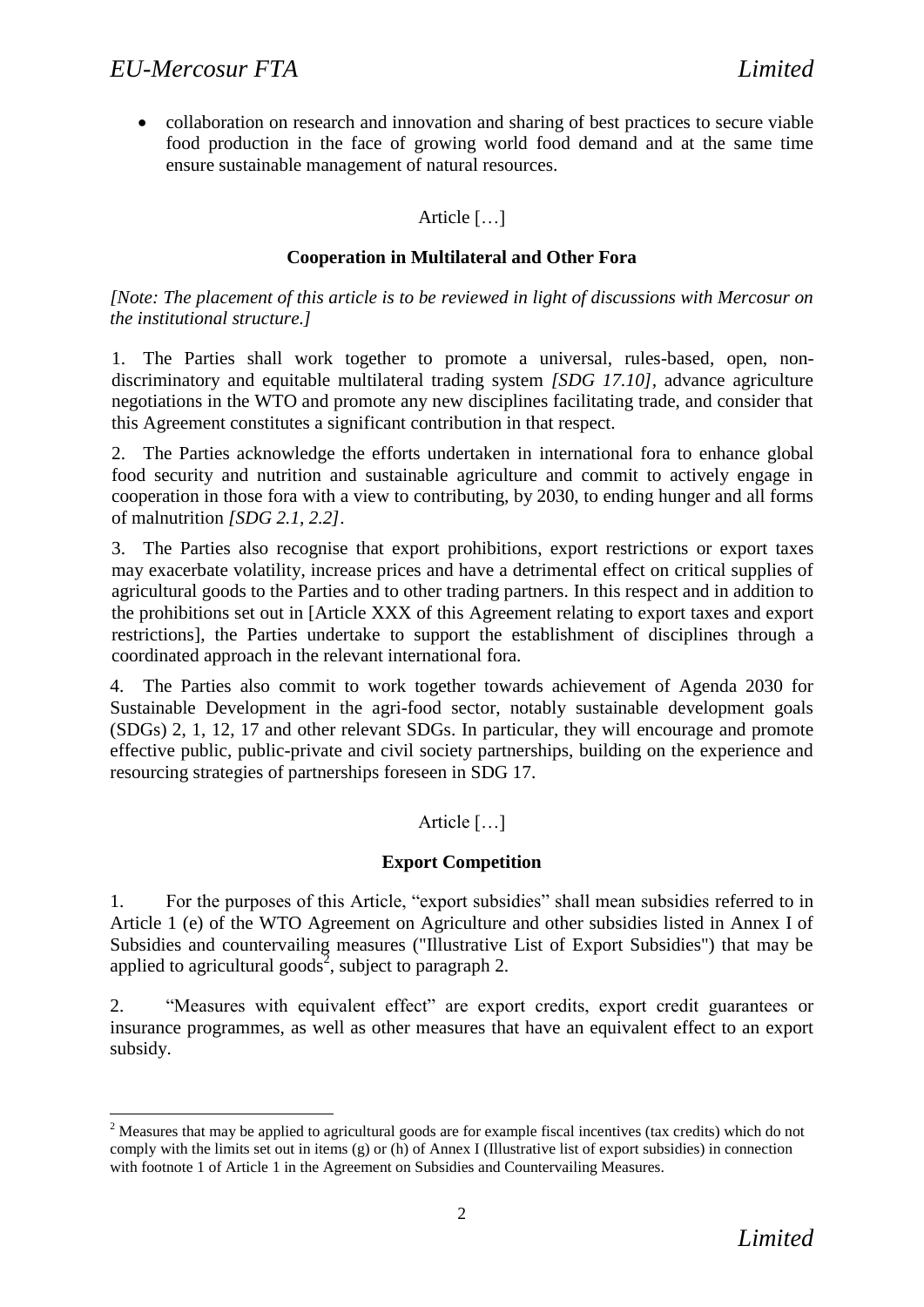l

3. The Parties reaffirm their commitment expressed in the 2015 Nairobi Ministerial Declaration on Export Competition to exercise utmost restraint with regard to any recourse to all forms of export subsidies and all export measures with equivalent effect*.* 

4. No Party shall maintain, introduce or reintroduce export subsidies or other measures with equivalent effect on an agricultural good that is exported or incorporated in a product that is exported to the territory of the other Party or the territory of a non-Party with which both Parties will have concluded a preferential trade agreement or arrangement by the time of entry of this Agreement into force or at any time thereafter, and where the non-Party will have granted preferences on that agricultural good for the benefit of both Parties. This paragraph shall not apply to export financing support as referred to in paragraph 5 and for which paragraphs 5 to 7 apply.

For greater clarity, should this Agreement enter into force before the end of 2023, i.e. the date specified in paragraph 8 of the Ministerial Decision of 19 December 2015 of the  $10<sup>th</sup>$ Ministerial Conference in Nairobi, no Party shall be entitled to continue to benefit from the provisions of Article 9.4 of the Agreement on Agriculture.

5. The Parties shall continue to comply with any other export subsidy obligations under this Agreement and any relevant WTO Agreement, including the Agreement on Subsidies and Countervailing Measures<sup>3</sup>. In addition, a Party shall not grant export credits<sup>4</sup>, export credit guarantees or insurance programmes ("export financing support") for exports of an agricultural good, provided by entities referred to in paragraph 6, destined to the territory of the other Party or the territory of a non-Party referred to in paragraph 4, where the non-Party has granted preferences on that agricultural good for the benefit of both Parties, unless this export financing support complies with the terms and conditions laid down in paragraph 7. The export credits, export credit guarantees and insurance programmes shall comprise:

- (a) direct financing support, comprising direct credits/financing, refinancing, and interest rate support;
- (b) risk cover, comprising export credit insurance or reinsurance and export credit guarantees;
- (c) government-to-government credit agreements covering the imports of agricultural products from the creditor country under which some or all of the risk is undertaken by the government of the exporting country; and
- (d) any other form of governmental export credit support, direct or indirect, including deferred invoicing and foreign exchange risk hedging.

6. The provisions of this Article shall apply to export financing support provided by or on behalf of the following entities, hereinafter referred to as "export financing entities", whether such entities are established at the national or at the sub-national level:

(a) government departments, agencies, or statutory bodies;

 $3$  However, the second paragraph of item (k) of Annex I to the Agreement on Subsidies and Countervailing Measures shall not be applicable in the case of agricultural products.

<sup>&</sup>lt;sup>4</sup> The export credits defined in this paragraph do not include working capital financing to the suppliers.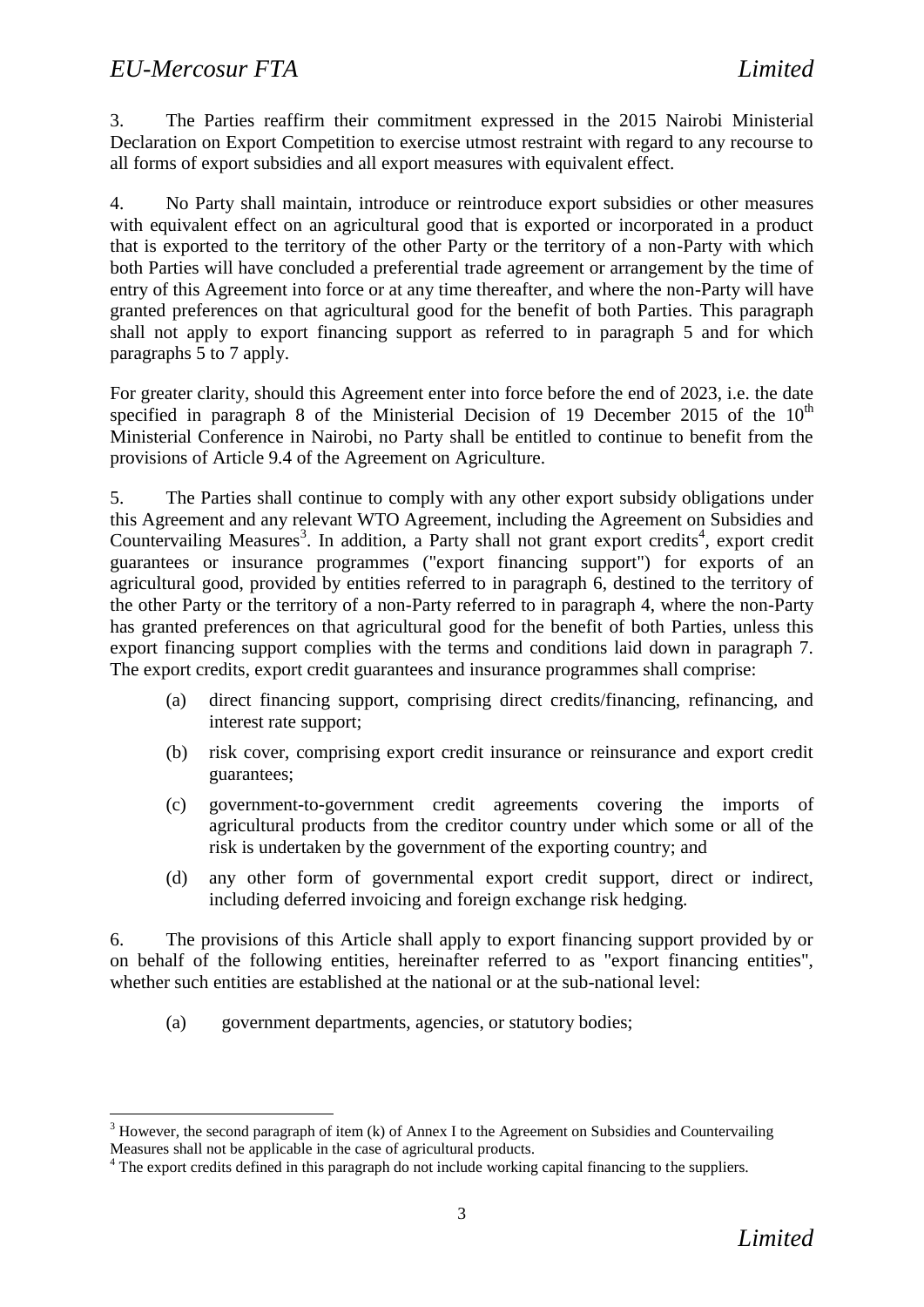- (b) any financial institution or entity engaged in export financing in which there is governmental participation by way of equity, provision of funds, loans or underwriting of losses;
- (c) agricultural export state trading enterprises; and
- (d) any bank or other private financial, credit insurance or guarantee institution which acts on behalf of or at the direction of governments or their agencies.

7. Export financing support shall be provided in conformity with the terms and conditions set out below.

(a) **Maximum repayment term**: the maximum repayment term for export financing support under this Agreement, this being the period beginning at the starting point of credit<sup>5</sup> and ending on the contractual date of the final payment, shall be no more than [180 days]. This shall apply from the entry into force of this Agreement. Existing contracts which have been entered into prior to the entry into force of the Agreement and are operating on a longer timeframe than that defined in the preceding sentence, shall run their course until the end of their contractual date, provided that they are not extended and that they are notified to the other Party.

On the date of entry into force of the agreement, for Paraguay, the maximum repayment term shall be [360 days]. Two years after entry into force, the maximum repayment term for Paraguay shall be [270 days]. The [180 day] period shall apply for Paraguay four years after entry into force of the Agreement.

(b) **Self-financing**: export financing support as specified in sub-paragraphs 5 (b) (c) and (d) above shall be self-financing. For this support premiums shall be charged and be risk-based. Where premium rates charged under a programme are inadequate to cover the operating costs and losses of that programme over a previous 4-year rolling period, this shall, in and of itself, be sufficient to determine that the programme is not self-financing. In addition, the programs shall cover the long-term operating costs and losses of a programme in the sense of item (j) of the Illustrative List of Annex I of the Agreement on Subsidies and Countervailing Measures.

For Paraguay, the self-financing period referred to above shall be a 6-year rolling period.

### *International food aid*

l

8. The Parties agree that the **international food aid transactions** destined for the territory of the Parties or the territory of a non-Party with which both Parties have concluded a preferential trade agreement or made a similar arrangement, as well as for the territory of a least developed country, shall be provided in cash and fully grant form with the exception of clearly defined emergency situations.

<sup>&</sup>lt;sup>5</sup> The "starting point of a credit" shall be no later than the weighted mean date or actual date of the arrival of the goods in the recipient country for a contract under which shipments are made in any consecutive six-month period.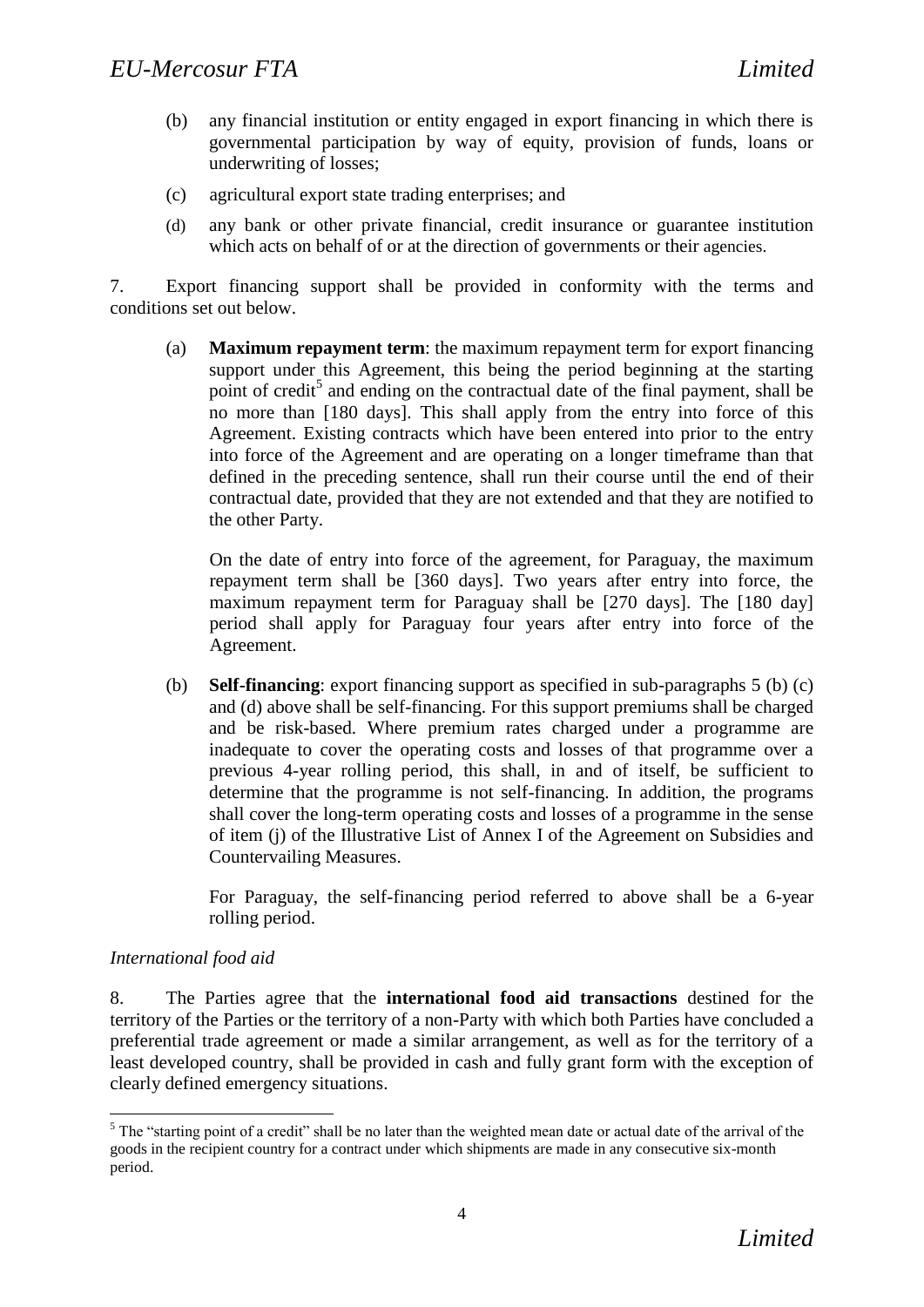# *EU-Mercosur FTA Limited*

Emergency situation refers to a situation where:

- (a) there has been a declaration of an emergency by the recipient country or by the Secretary-General of the United Nations; or
- (b) there has been an emergency appeal from a country; a relevant United Nations agency, including the World Food Programme and the United Nations Humanitarian Programme Cycle; the International Committee of the Red Cross or the International Federation of Red Cross and Red Crescent Societies; a relevant regional or international intergovernmental agency; a nongovernmental humanitarian organization of recognized standing traditionally working in conjunction with the former bodies; and in either case, there is an assessment of need coordinated under the auspices of a relevant United Nations agency, including the World Food Programme; the International Committee of the Red Cross or the International Federation of Red Cross and Red Crescent Societies. Needs assessment should be done with the involvement of the recipient government and may involve a relevant regional intergovernmental organization or an NGO, but while the latter bodies may be so involved, this is in a context where they are in coordination with the relevant United Nations agency or ICRC/IFRCRCS as the case may be.

### *State Trading Enterprises*

9. Pursuant to Article *[on STEs in the general text on Trade in Goods,]* in order to ensure the elimination of trade-distorting practices with respect to agricultural exporting state trading enterprises as described above, the Parties shall eliminate, in parallel and in proportion to the elimination of all forms of export subsidies including those related to food aid and export credits:

- (i) export subsidies, defined by Article 1(e) of the Uruguay Round Agreement on Agriculture, which are currently provided, consistently with existing obligations under Article 3.3 of the Uruguay Round Agreement on Agriculture, to or by an agricultural exporting state trading enterprise;
- (ii) government financing of agricultural exporting state trading enterprises, preferential access to capital or other special privileges with respect to government financing or refinancing facilities, borrowing, lending or government guarantees for commercial borrowing or lending, at below market rates; and
- (iii) government underwriting of losses, either directly or indirectly, losses or reimbursement of the costs or write-downs or write-offs of debts owed to, or by agricultural exporting state trading enterprises on their export sales.
- (iv) by the date of entry into force of this Agreement, the use of agricultural export monopoly powers for such enterprises.

10. The Parties reaffirm their commitment in the 2013 Bali Ministerial Declaration and strengthened by the 2015 Nairobi Ministerial Declaration to enhance transparency and to improve monitoring in relation to all forms of export subsidies and all export measures with equivalent effect. To this end, upon request of the other Party, a Party shall provide necessary information on measures applied on an agricultural good destined to the territory of the other Party or the territory of a non-Party referred to in paragraph 4. As regards export subsidies that may be applied on agricultural goods in accordance with the Illustrative List of Export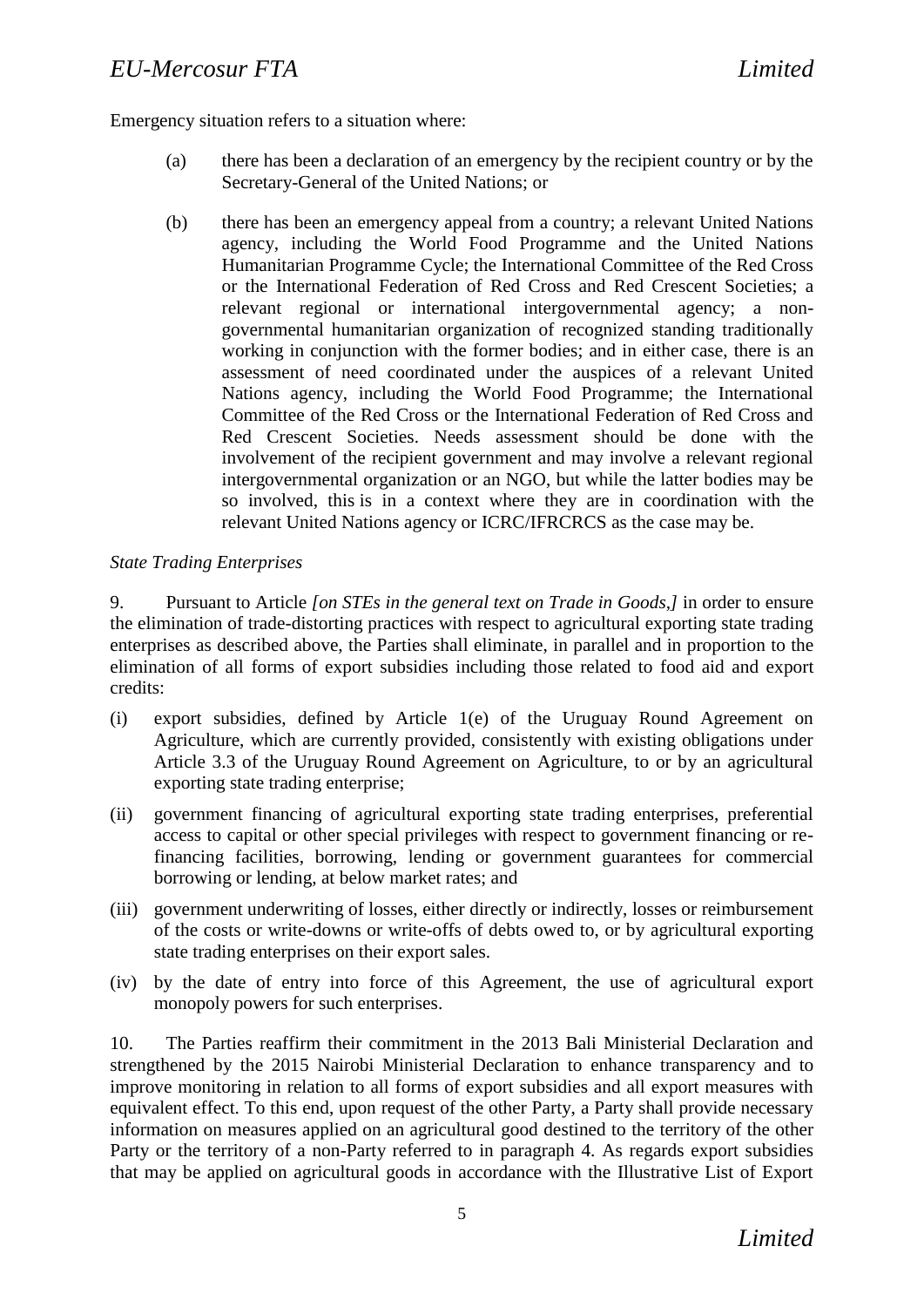Subsidies, if a Party has a reasonable doubt that they do not comply with the criteria on that List and, in particular, with footnote 1 of Article 1 of the Agreement on Subsidies and Countervailing Measures, and it considers they may have a distorting effect on trade between the Parties and the non-Parties referred to in paragraph 4, the affected Party may request additional information that the other Party shall provide without delay.

11. If a Party maintains, introduces or reintroduces subsidies or other measures with equivalent effect on the export of agricultural goods to the other Party or the territory of a non-Party referred to in paragraph 4, which are not in compliance with this Article, the affected Party may resort to the Dispute Settlement proceedings as provided for in [Title XX-Dispute Settlement].

# Article […]

### **[Sub-committee] on Agriculture**

*[Note: The placement of this article is to be reviewed in light of discussions with Mercosur on the institutional structure.]*

- 1. The Parties hereby establish a Sub-committee on Agriculture comprised of representatives of each Party. The Sub-committee on Agriculture shall report to the [*Trade*] Committee.
- 2. The Sub-committee on Agriculture shall:
	- (a) monitor and promote cooperation on the implementation and administration of Section *[on Agriculture]*, in order to facilitate the trade in agricultural goods between the Parties;
	- (b) provide a forum for the Parties to discuss developments of domestic agricultural programs and trade in agricultural goods between the Parties;
	- (c) address barriers, including those of non-tariff nature, in trade in agricultural goods between the Parties;
	- (d) evaluate the impact of this Agreement on the agricultural sector of each Party, as well as the operation of the instruments of this Agreement, and recommend any appropriate action to the [*Trade*] Committee;
	- (e) consult on matters related to Section [ *on Agriculture*] in coordination with other relevant committees, working groups or any other specialised body under this Agreement;
	- (f) undertake any additional work that the [*Trade*] Committee may assign to it; and
	- (g) report and submit for consideration of the [*Trade*] Committee the results of its work under this paragraph.
- 3. The Sub-committee on Agriculture shall meet at least once a year unless the Parties decide otherwise. When special circumstances arise, upon request of a Party, the Sub-committee shall meet at the Agreement of the Parties no later than 30 days following the date of such request. Meetings of the Sub-committee on Agriculture shall be chaired by representatives of the Party hosting the meeting.
- 4. The Sub-committee on Agriculture shall adopt all decisions by consensus.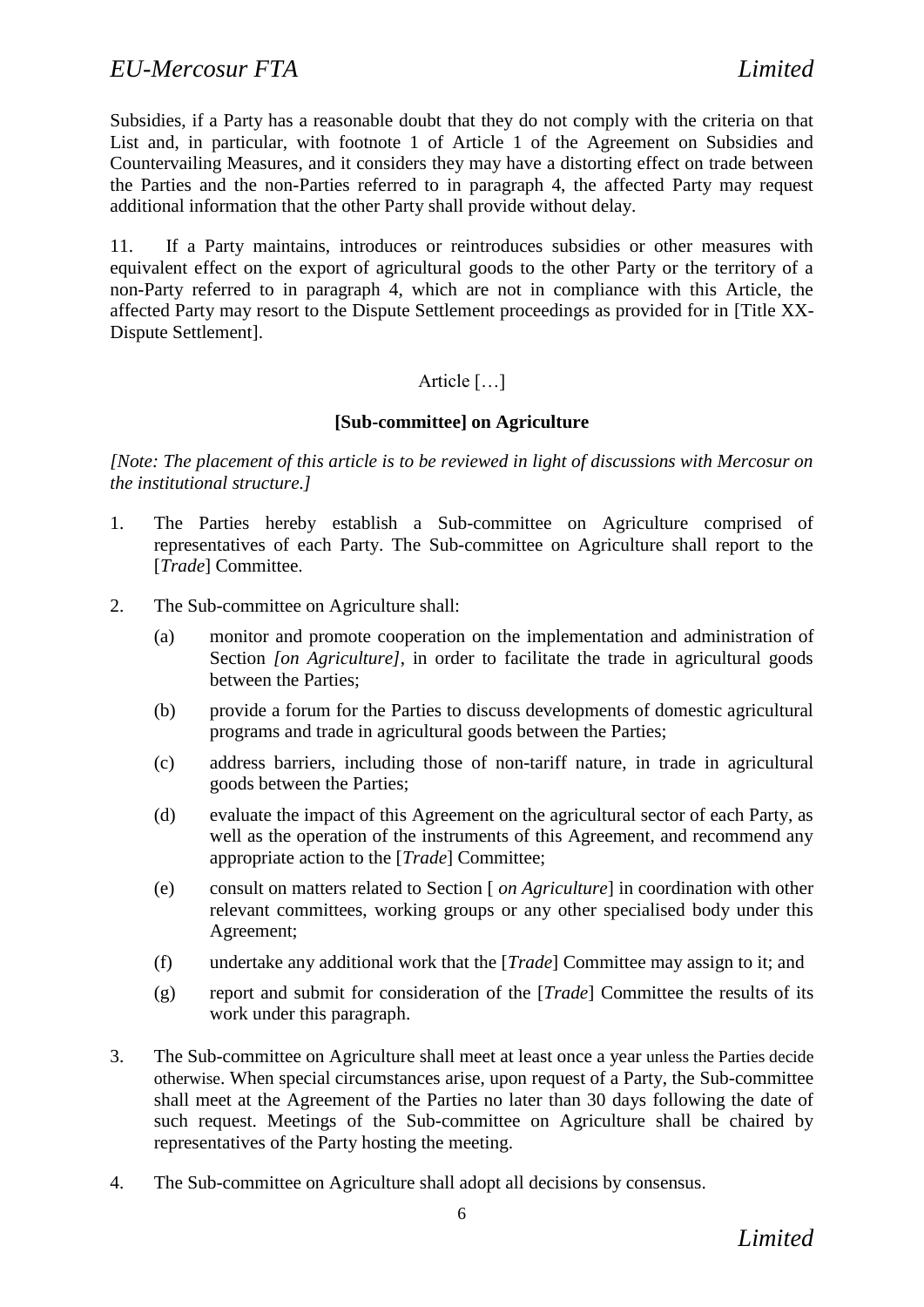$\overline{\phantom{a}}$ 

# **ANNEX [X] 6**

## **TRADE IN WINE PRODUCTS AND SPIRITS**

### **Article 1 Scope and coverage**

This Section applies to wine products and spirits falling under headings 2204 and 2208 of the International Convention on the Harmonised Commodity, Description and Coding System, hereafter referred to as the 'Harmonised System', done at Brussels on 14 June 1983.

### **Article 2 Winemaking practices**

1. The European Union shall authorise the importation and marketing in its territory for human consumption of wine products originating in Mercosur and produced in accordance with:

(a) product definitions authorised in Mercosur by laws and regulations referred to in Part A1(a) of Section 1 of this Annex,

(b) oenological practices and restrictions authorised in Mercosur under laws and regulations referred to in Part A1(b) of Section 1 of this Annex or otherwise approved for use in wines for export by the competent authority, in so far as they are recommended and published by the International Organisation of the Vine and Wine, hereafter referred to as the "OIV", and

(c) additional oenological practices and restrictions jointly accepted by the Parties under the conditions provided for in Part A1(c) of Section 1 of this Annex.

2. Mercosur shall authorise the importation and marketing in its territory for human consumption of wine products originating in the European Union and produced in accordance with:

(a) product definitions authorised in the European Union by laws and regulations referred to in Part B1(a) of Section 1 of this Annex,

(b) oenological practices and restrictions authorised in the European Union by laws and regulations referred to in Part B1(b) of Section 1 of this Annex, in so far as they are recommended and published by the OIV, and

(c) additional oenological practices and restrictions jointly accepted by the Parties under the conditions provided for in Part B1(c) of Section 1 of this Annex.

*<sup>6</sup> Cross references to definitions, relevant Committees/Subcommittees and other relevant provisions in other parts of the Title or the Agreement will be added at a later stage.*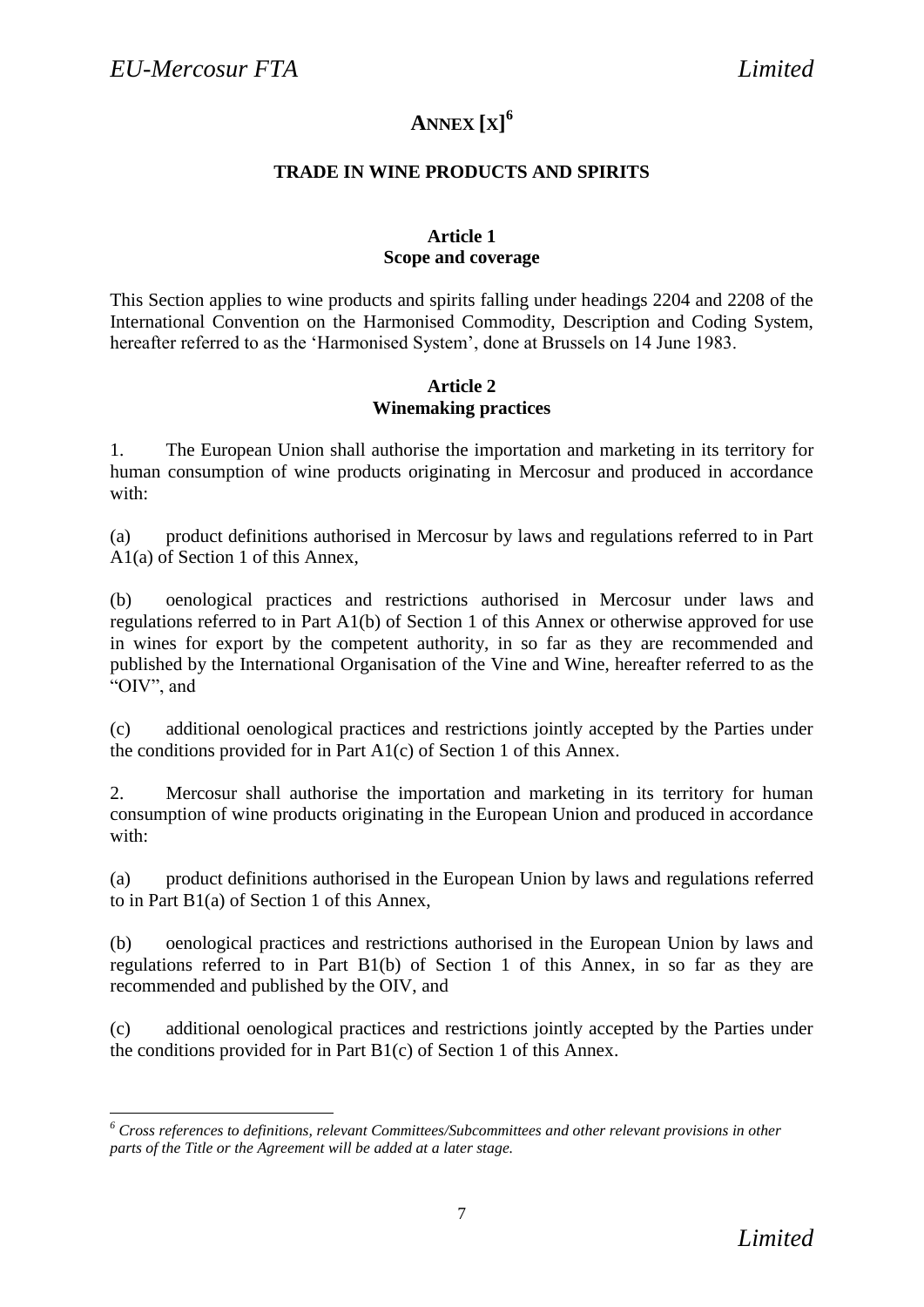3. The Parties may jointly decide, by way of amendment to Section 1, to add, delete or modify references to product definitions, and oenological practices and restrictions. Such decisions shall be adopted by the Committee referred to in Article 5 according to its procedures.

4. In respect of oenological practices, the Parties reconfirm their WTO undertakings in relation to national treatment and the most favoured nation principle, having regard in particular to their undertakings in Article x of the Agreement.

## **Article 3 Labelling**

1. No Party shall require any of the following dates or their equivalent to appear on the container, label, or packaging of a wine or spirit:

- a. date of packaging;
- b. date of bottling;
- c. date of production or manufacture;
- d. date of expiration, use by date, use or consume by date, expire by date;
- e. date of minimum durability best-by-date, best quality before date; or
- f. sell-by-date,

except that a Party may require the display of a date of minimum durability on products that on account of the addition of perishable ingredients could have a shorter date of minimum durability than would normally be expected by the consumer.

2. No Party shall require translations of trademarks, brand names or geographical indications to appear on wines and spirit containers, labels, or packaging.

3. Each Party shall permit mandatory information, including translations, to be displayed on a supplementary label affixed to a wine and spirit container.

4. No Party shall require the removal of lot identification codes from wine and spirit containers or labels provided that they are not misleading to consumers and irrespective of:

a. Where on the containers or labels, or packaging the lot identification codes are placed provided they are not placed so as to obscure mandatory information; and

b. The specific font size, type, and formatting for the codes.

5. No Party shall apply a measure to wines and spirits that were entered into commerce in the Party's territory prior to the date on which the measure entered into force, except under exceptional circumstances.

6. Use of drawings, figures, illustrations shall be permitted on bottles. They shall not replace mandatory labelling information and shall not mislead the consumer as to the real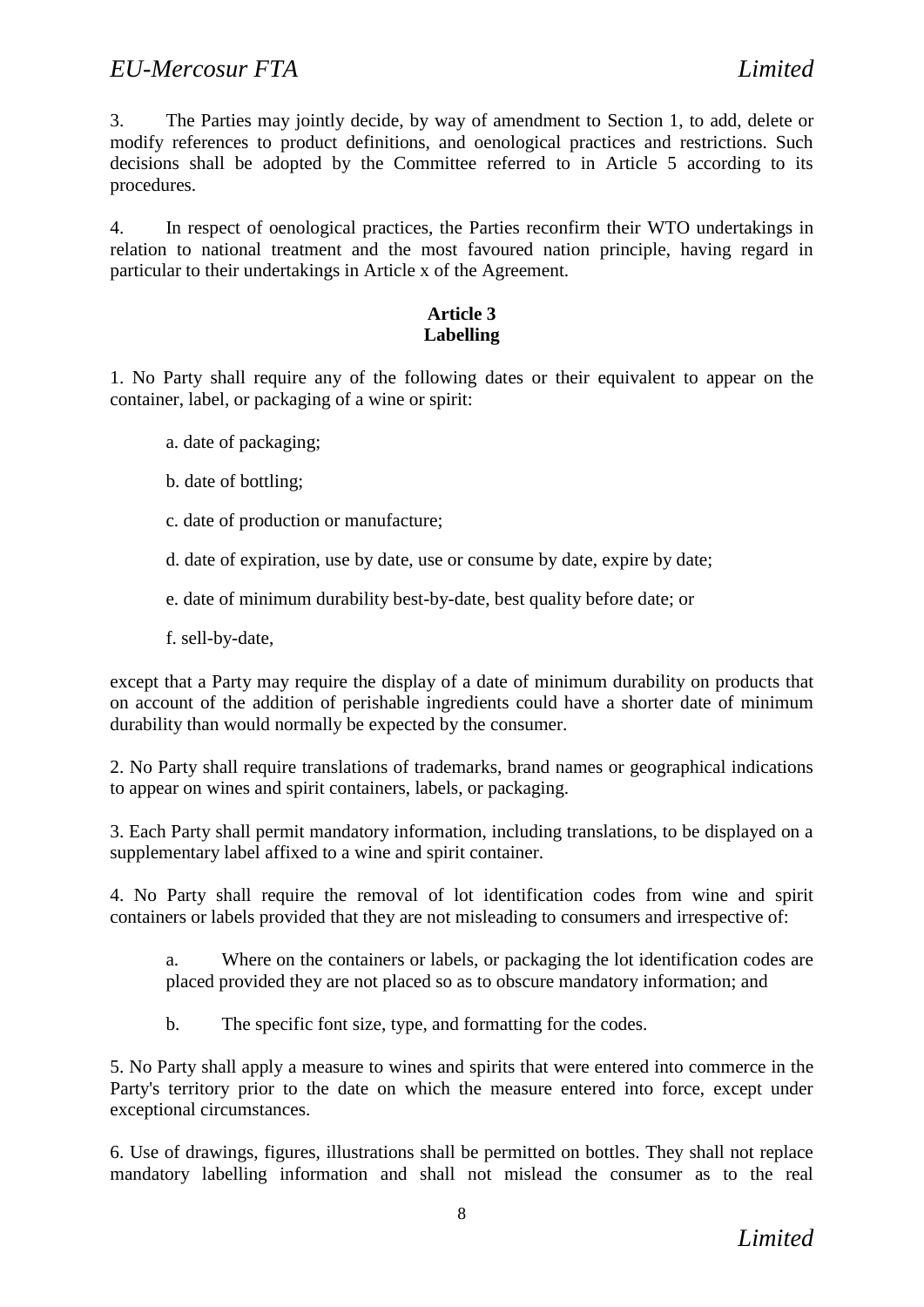# *EU-Mercosur FTA Limited*

characteristics and composition of the wines and spirits.

7. Spirits shall not be subject to allergen labelling with regard to allergens which have been used in the manufacture and preparation of the spirit and are not present in the final product.

#### **Article 4 Certification of wines and spirits**

1. For wine products and spirits imported from Mercosur and placed on the market in the European Union, the documentation and certification that may be required by the European Union shall be limited to that set out in Part A2 of Section 1 of this Annex.

2. For wine products and spirits imported from the European Union and placed on the market in Mercosur, the documentation and certification that may be required by Mercosur shall be limited to that set out in Part B2 of Section 1 of this Annex.

### **Article 5 [Sub-Committee on trade in wines and spirits]**

*[Note: The placement of this article is to be reviewed in light of discussions with Mercosur on the institutional structure.]*

1. The Parties agree to set up a Sub-Committee on trade in wines and spirits, herein referred to as 'the Sub-Committee', with the purpose of monitoring the development of this Protocol, intensifying their co-operation and exchanging information.

2. The Parties shall through the Sub-Committee maintain contact on all matters relating to the implementation and the functioning of this Annex. In particular, the Parties shall ensure timely notification to each other of amendments to laws and regulations on matters covered by this Annex that have an impact on products traded between them.

3. The Sub-Committee shall see to the proper functioning of this Annex and may make recommendations and adopt decisions by consensus.

4. The Sub-Committee may modify Appendix I of this Annex, including modifications pursuant to their cooperation under Article 6(1).

5. The Sub-Committee shall determine its own rules of procedure.

### **Article 6 Cooperation**

1. Without prejudice to the relevant provisions in the Chapter on Intellectual Property, the Parties shall address issues related to geographical indications and trade in wines and spirits, and in particular: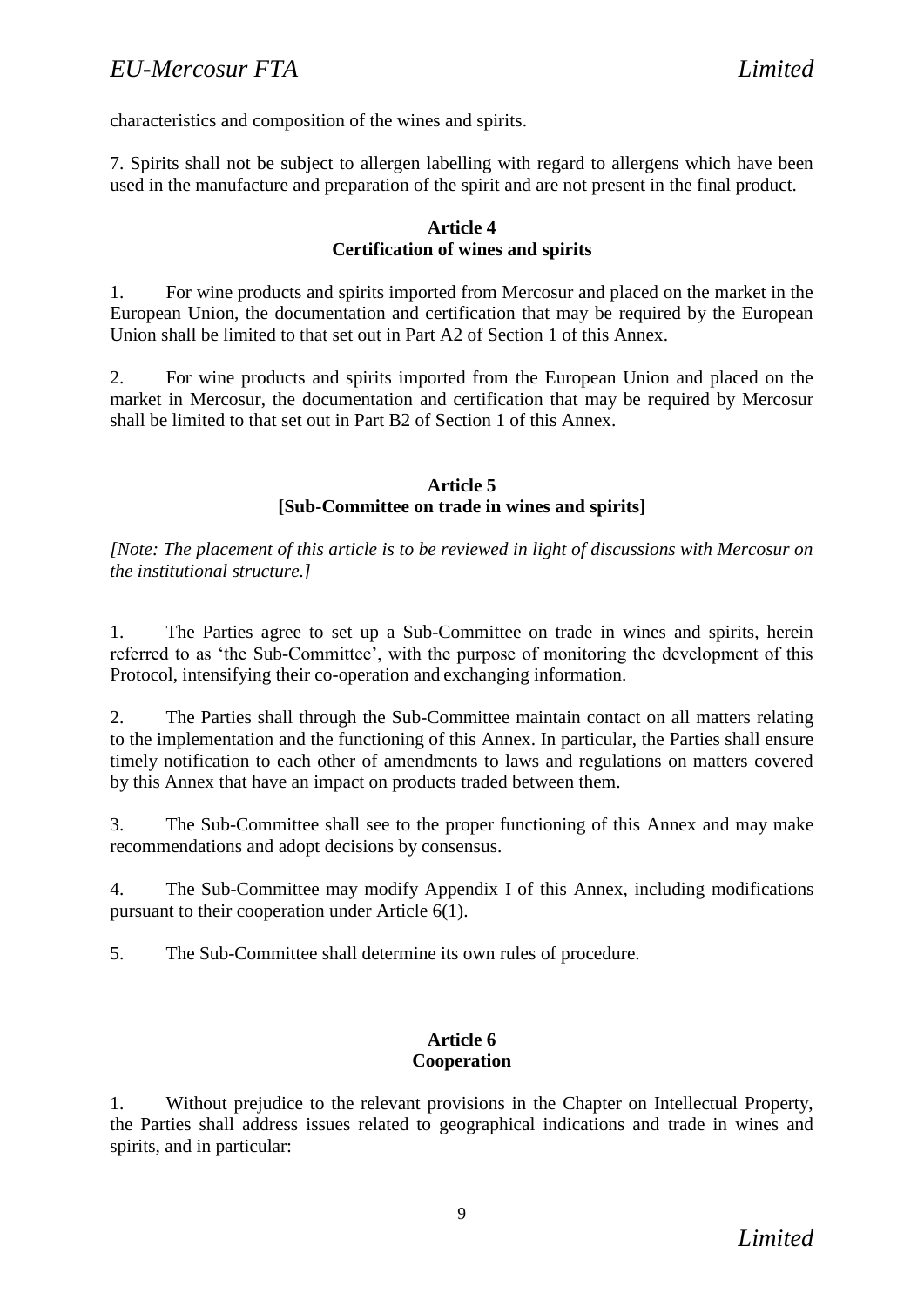- product definitions, certification and labelling of wines;
- use of grape varieties in winemaking and labelling thereof;
- product definitions, certification and labelling of spirits;
- the Parties may discuss issues of mutual concern relating to products classified under HS 2205.

## **Article 7 Applicable rules**

Unless otherwise provided for in this Annex or in other provisions of this Agreement, importation and marketing of products covered by this Protocol, traded between the Parties shall be conducted in compliance with the laws and regulations applying in the territory of the Party of importation.

### **Article 8 Transitional measures**

Product which, at the date of entry into force, has been produced, described and presented in accordance with the internal laws and regulations of the Parties and their bilateral obligations to each other, but in a manner prohibited by the provisions in this Annex may be marketed under the following conditions:

- (i) by wholesalers or producers, for a period of 3 years;
- (ii) by retailers, until stocks are exhausted.

### **Section 1**

### **Importation and marketing of wine products and spirits**

#### **Part A**

#### **Products originating in Mercosur**

### **Part A.1 Oenological practices and restrictions and product definitions referred to in Article 2(1).**

For the purposes of Article 2 and Section 1, part A.1(a), the term "product definitions" does not cover production methods or oenological practices and restrictions, which are covered by paragraphs (b) and (c).

The addition of alcohol spirit is excluded for all wines other than liqueur wines, to which only grape spirit may be added.

(a) Laws and regulations concerning product definitions:

……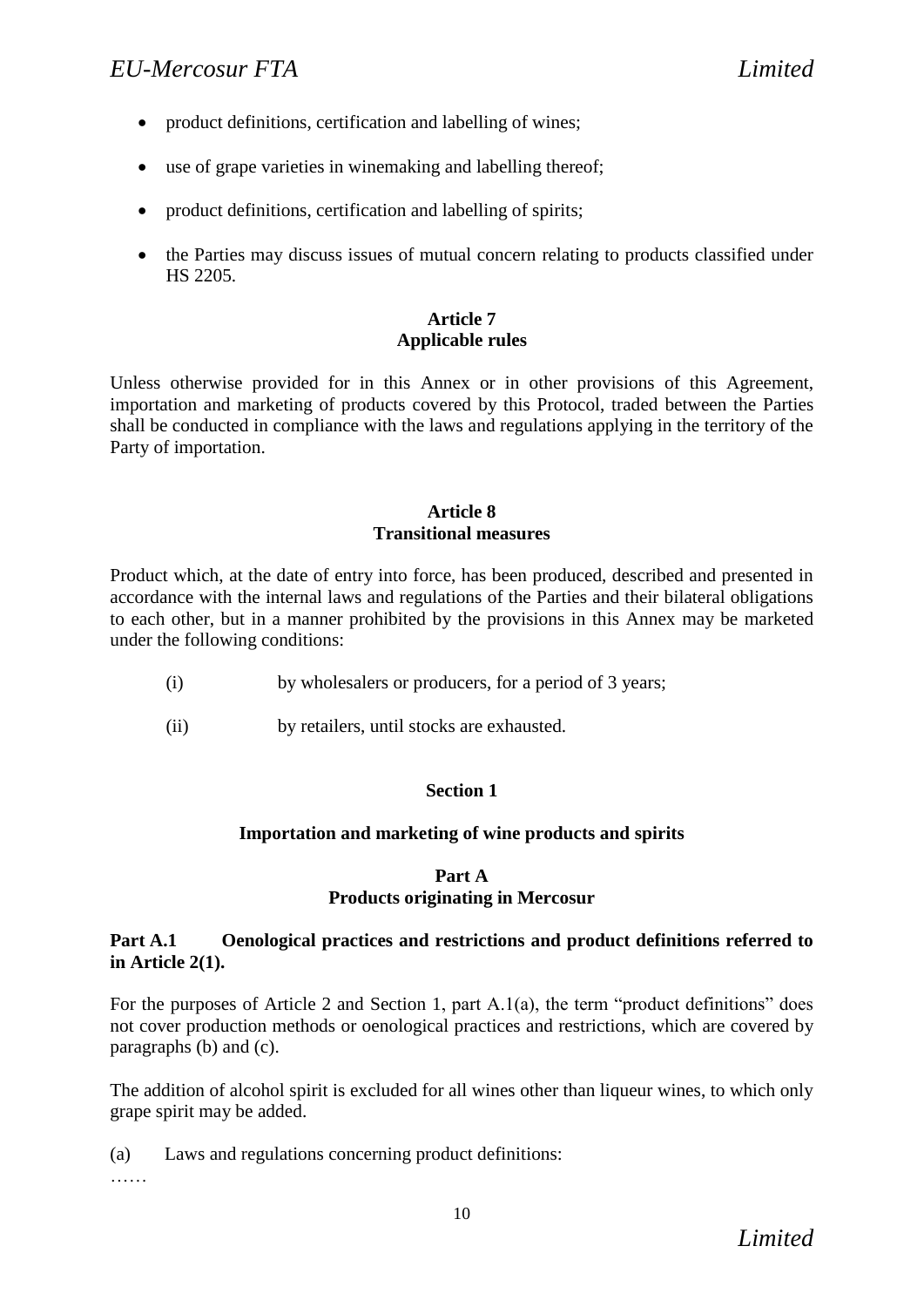(b) Laws and regulations concerning oenological practices and restrictions:

……

(c) Additional oenological practices and restrictions:

……

# **Part A.2. Documentation and certification referred to in Article 4 (1).**

Certification documents and analysis report

(a) The European Union shall authorise the importation in its territory of wines in accordance with the rules governing the import certification documents and analysis reports as provided for according to the terms of the Appendix hereto.

(b) The European Union agrees not to submit the import of wine originating in the territory of Mercosur to more restrictive import certification requirements than any of those laid down in this Annex.

(c) The European Union shall authorise the importation in its territory of spirits in accordance with the rules governing the import certification document and analysis reports as provided for in this internal legislation.

## **Part B Products originating in the European Union**

## **Part B.1. Oenological practices and restrictions and product definitions referred to in Article 11(2).**

The addition of alcohol spirit is prohibited for all wines other than liqueur wines, to which only grape spirit may be added.

- (a) Laws and regulations concerning product definitions:
	- Council Regulation (EC) No (EU) No 1308/2013 of the European Parliament and of the Council of 17 December 2013 establishing a common organisation of the markets in agricultural products and repealing Council Regulations (EEC) No 922/72, (EEC) No 234/79, (EC) No 1037/2001 and (EC) No 1234/2007 (OJ L 347, 20.12.2013, p. 671), in particular production rules in the wine sector, in accordance with Articles 75, 80, 81, 83 and 91 and Annex VIII, Part I and II of that Regulation.
	- Commission Regulation (EC) No 606/2009 laying down certain detailed rules for implementing Council Regulation (EC) No 479/2008 as regards the categories of grapevine products, oenological practices and the applicable restrictions (OJ L 193, 24.7.2009, p. 1), in particular Article 2 and Annex I and III of that Regulation.
	- Commission regulation (EC) No 607/2009 of 14 July 2009 laying down certain detailed rules for the implementation of Council Regulation (EC) No 479/2008 as regards protected designations of origin and geographical indications, traditional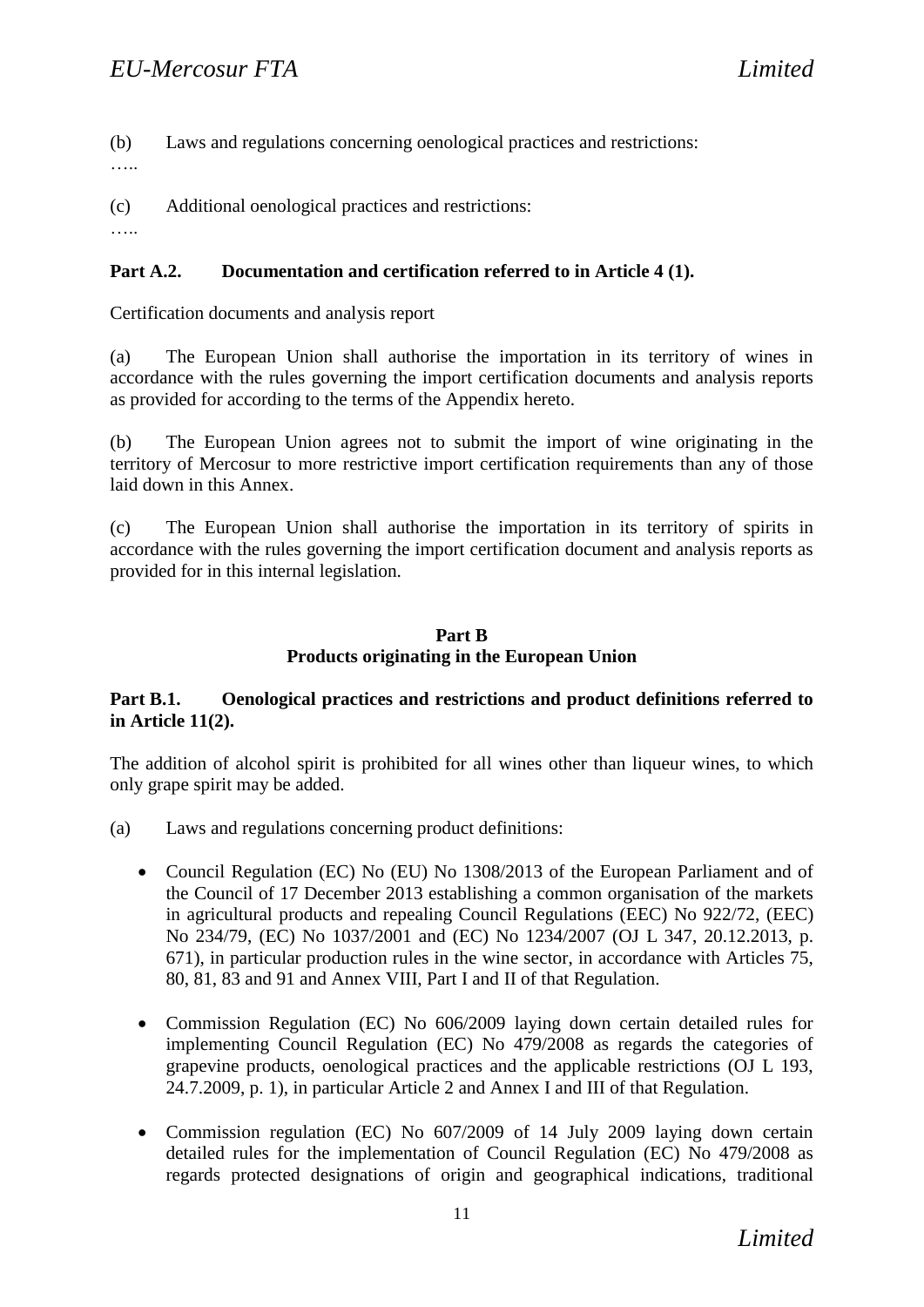terms, labelling and presentation of certain wine sector products (OJ L 193, 24.7.2009, p. 60), in particular Articles 7, 57, 58, 64 and 66 and Annexes XIII, XIV and XVI of that Regulation.

- (b) Laws and regulations concerning oenological practices and restrictions:
	- Council Regulation (EC) No (EU) No 1308/2013 of the European Parliament and of the Council of 17 December 2013 establishing a common organisation of the markets in agricultural products and repealing Council Regulations (EEC) No 922/72, (EEC) No 234/79, (EC) No 1037/2001 and (EC) No 1234/2007 (OJ L 347, 20.12.2013, p. 671), in particular production rules in the wine sector, in accordance with Articles 75, 80, 81, 83 and 91 and Annex VIII, Part I and II of that Regulation, including subsequent modifications.
	- Commission Regulation (EC) No 606/2009 laying down certain detailed rules for implementing Council Regulation (EC) No 479/2008 as regards the categories of grapevine products, oenological practices and the applicable restrictions (OJ L 193, 24.7.2009, p. 1), including subsequent modifications.
- (c) Additional oenological practices and restrictions:
- 1. Calcium sulphate

Calcium sulphate may be used for "vino generoso (de licor)", limits of 2.5 g/l as potassium sulphate in the final product (point A(2)(b) of Annex III of Regulation (EC) No 606/2009).

2. Carboxymethylcellulose (CMC)

Carboxymethylcellulose (CMC) may be used for red wine for tartaric stabilisation, up to a limit of 100 mg/l, pending a determination by the OIV of its admissibility in wine making.

3. Concentrated grape must, rectified concentrated grape must and sucrose

Concentrated grape must, rectified concentrated grape must and sucrose, may be used for enrichment and sweetening under specific and limited conditions (Annex VIII, Part I of Regulation (EU) No 1308/2013), subject to the exclusion of use of these products in a reconstituted form in wines covered by this Protocol.

3. Addition of water

The addition of water in winemaking is excluded, except where required on account of a specific technical necessity.

5. Fresh lees

Fresh lees may be used under specific and limited conditions (point 21 of annex I A of Regulation (EC) No 606/2009).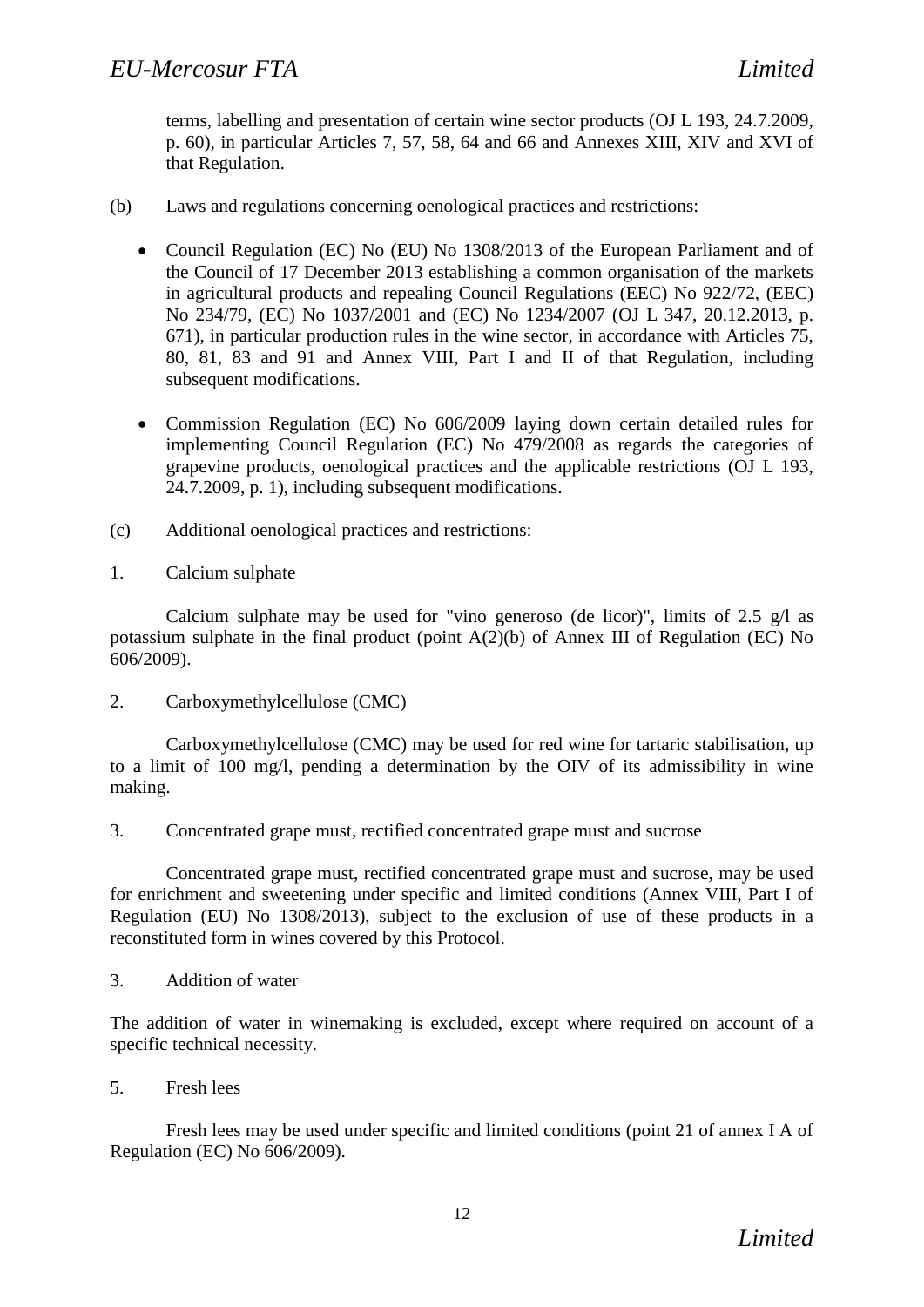## 6. Tannin

Tannins may be used on a temporary basis (point 25 of Annex I A of Regulation (EC) No 606/2009), pending a determination by the OIV of its admissibility in wine making as antioxidant and stabilizer.

## **Part B.2. Documentation and certification referred to in Article 4(2).**

Certification documents and analysis report

(a) Mercosur shall authorise the importation in its territory of wines in accordance with the rules governing the import certification documents and analysis reports as provided for according to the terms of the Appendix hereto.

(b) Mercosur agrees not to submit the import of wine originating in the territory of the European Union to more restrictive import certification requirements than any of those laid down in this Annex.

(c) Mercosur shall authorise the importation in its territory of spirits in accordance with the rules governing the import certification document and analysis reports as provided for in this internal legislation.

### **Part C**

### **Specific rules on importation, labelling and marketing applicable to products of either Party imported into the other Party**

1. Vine varieties

Vine varieties that may be used in wines imported and marketed in the territory of the Parties are varieties of plants of *Vitis vinifera* and hybrids of *Vitis vinifera* without prejudice to any more restrictive legislation which a Party may have in respect of wine produced on its territory. The import and marketing of wine obtained from the varieties Clinton, Herbemont, Isabelle, Jacquez, Noah and Othello shall be prohibited.

2. The following names are protected with regard to wines and spirits:

(a) references to the name of a Member State of the European Union for wines and spirits originating in the Member State concerned,

(b) [to be completed if needed].

3. Mutual assistance between enforcement authorities

(a) Each Party shall designate the bodies and authorities to be responsible for the application of this Annex. Where a Party designates more than one competent body, it shall ensure the coordination of the work of those bodies. For this purpose, a single liaison authority shall be designated.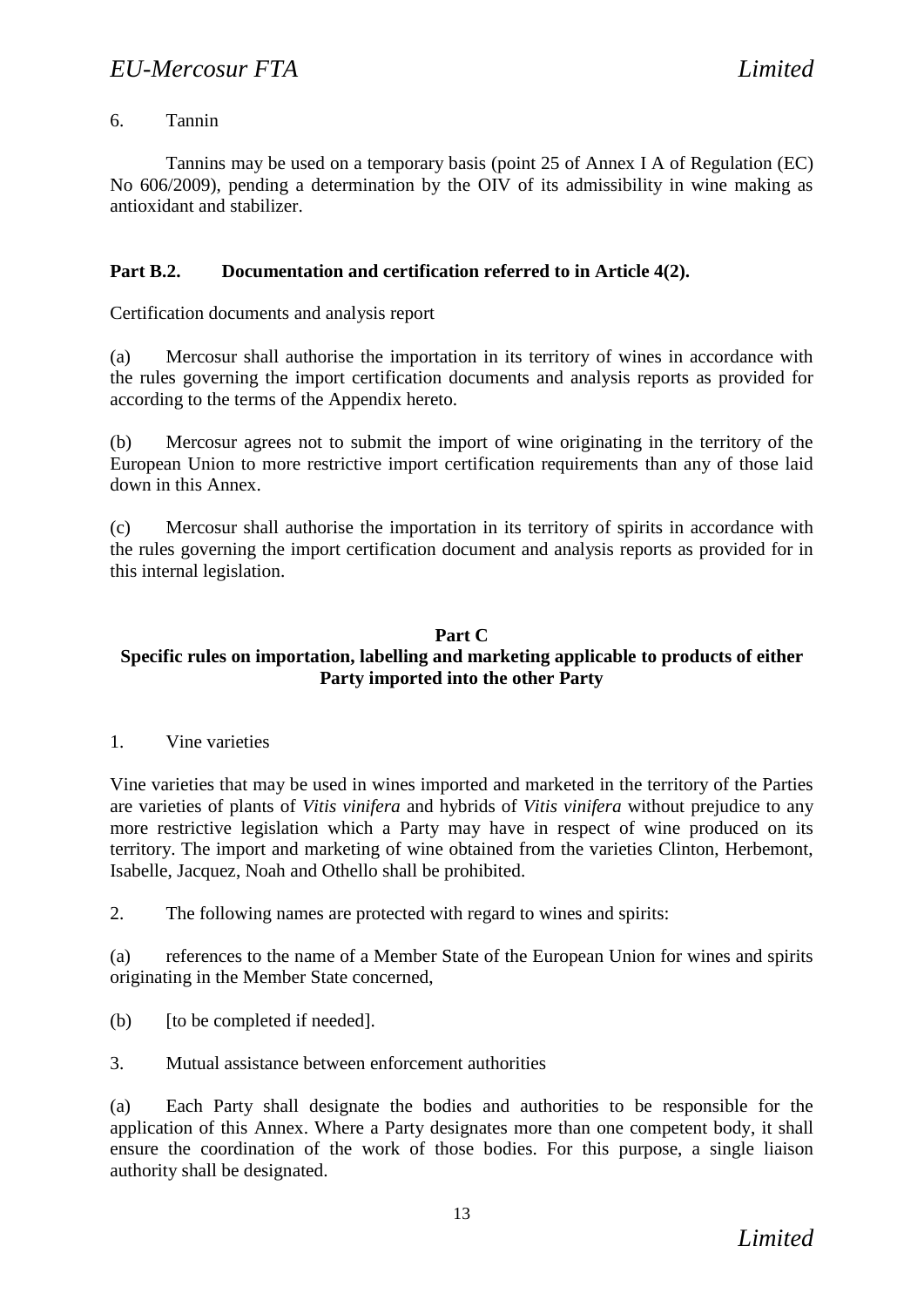(b) The Parties shall inform one another of the names and addresses of the bodies and authorities referred to in paragraph (a) not later than six months after the date of entry into force of this Protocol. There shall be close and direct cooperation between those bodies.

(c) The bodies and authorities referred to in paragraph (a) shall seek ways of improving assistance to each other in the application of this Annex in order to combat fraudulent practices.

4. Safeguard provisions

(a) The Parties reserve the right to introduce temporary additional import certification requirements for wines and spirits imported from the other Party in response to legitimate public policy concerns, such as health or consumer protection or in order to act against fraud. In this case, the other Party shall be given adequate information in sufficient time to permit the fulfilment of the additional requirements.

(b) The Parties agree that such requirements shall not extend beyond the period of time necessary to respond to the particular public policy concern in response to which they were introduced.